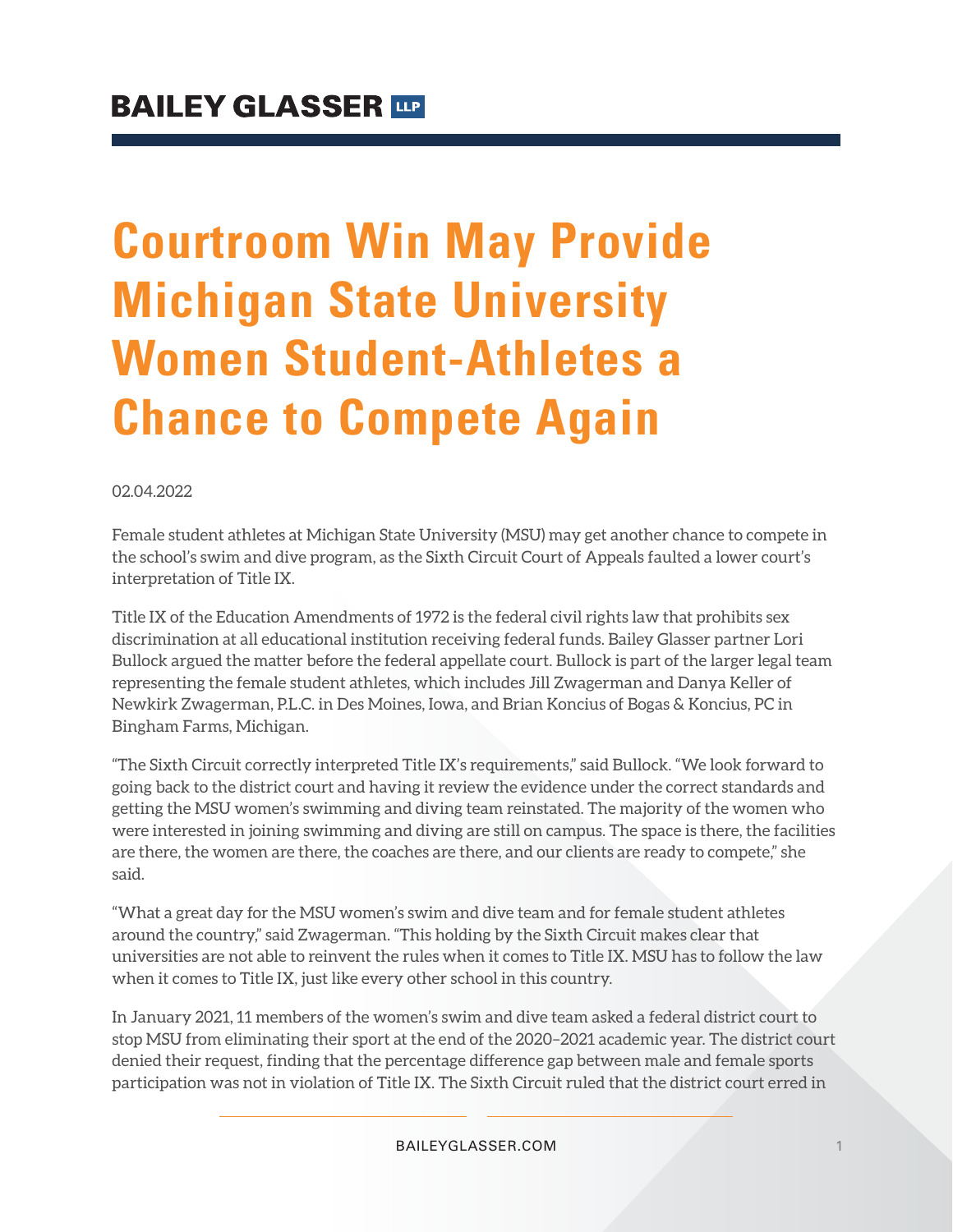# **BAILEY GLASSER TIP**

#### COURTROOM WIN MAY PROVIDE MICHIGAN STATE UNIVERSITY WOMEN STUDENT-ATHLETES A CHANCE TO COMPETE AGAIN

its interpretation of how to measure compliance with Title IX's equitable participation requirement. Specifically, the Sixth Court held that compliance is measured by the **actual number** of students impacted, not the percentage.

The Circuit Court also dispelled the argument many schools make—that an institution is in compliance with Title IX's participation requirements if the female participation gap is less than the average size of the women's teams at the institution. This is a huge win for female student athletes all over the country because, as both the MSU members of the women's swim and dive team and the Department of Justice argued that this standard does little more than incentivize schools to carry very large rosters for its women's teams in order to increase the average size of the women's teams. The Circuit Court made it clear that the test for determining if a participation gap is too large is to look at whether the university could field a viable team with sufficient interest and ability. The women's swim and dive team is that viable team in this case.

The female-student athletes are committed to continuing to fight for gender equity at MSU and look forward to the next phase of this case. "I am extremely excited by the appellate court's decision and remain hopeful for the future of our case and women's sports at MSU" said Plaintiff Sophia Balow.

Bullock is part of a Bailey Glasser Title IX team that has recently won groundbreaking settlements for female student-athletes at eight universities that announced they were eliminating women's varsity intercollegiate athletic teams, including Brown University, the College of William & Mary, the University of North Carolina at Pembroke, East Carolina University, Dartmouth College, the University of St. Thomas, La Salle University, and Dickinson College**.** Bailey Glasser also won a historic settlement – the first Title IX victory ever for male student-athletes – with Clemson University after the school became the first facing class actions suits by both its male and female student-athletes for violating Title IX by discriminating against them in different ways.

#### **About Bailey & Glasser, LLP**

Bailey Glasser was founded in 1999 by Ben Bailey and Brian Glasser in Charleston, West Virginia. Now a national firm with 17 offices including in Alabama, California, Delaware, Florida, Massachusetts, Idaho, Iowa, Illinois, Missouri, New York, New Jersey, Pennsylvania, Texas, West Virginia, and Washington, DC, Bailey Glasser handles our clients' most challenging and consequential legal issues, in litigation and in corporate matters.

We bring a trial-focused approach to litigation for plaintiffs and defendants that vigorously protects the interests of our clients – businesses in many industries and of all sizes (from Fortune 500 companies to family offices), individuals, governmental entities and government servants, and even law firms that call upon us to help them in matters because of our unique blend of resources and trial experience. Some of our areas of particular litigation focus include complex commercial